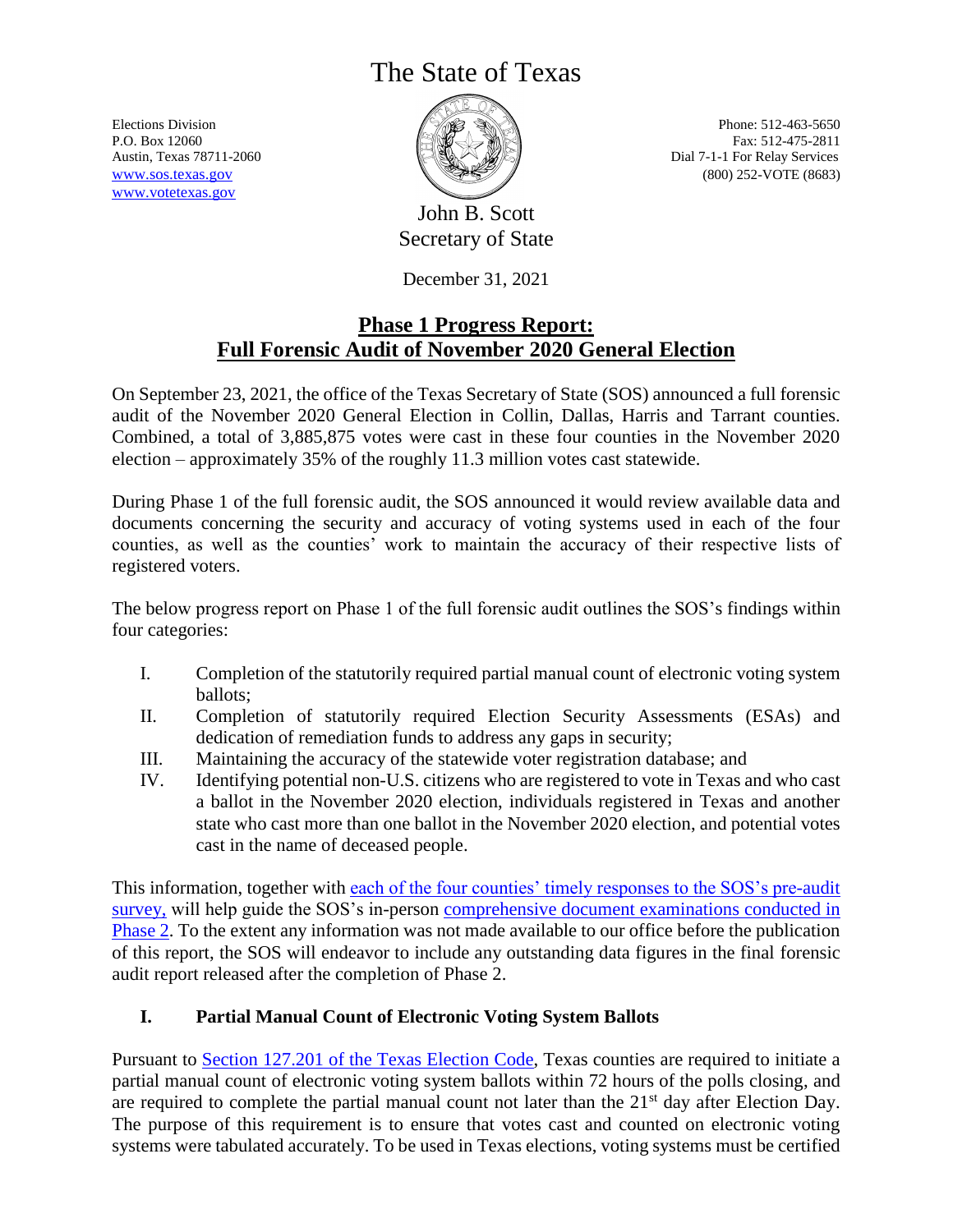by the U.S. Election Assistance Commission (EAC) and certified by the State of Texas through an examination by the SOS and the Office of the Texas Attorney General, under [TEC Chapter 122.](https://statutes.capitol.texas.gov/Docs/EL/htm/EL.122.htm) All information regarding voting system certification is [available on the Texas SOS web site.](https://www.sos.texas.gov/elections/laws/certinfobyvendor.shtml)

Under [TEC Section 127.201,](https://statutes.capitol.texas.gov/Docs/EL/htm/EL.127.HTM#127.201) counties are required to conduct a manual count in at least one percent of the election precincts or in three precincts, whichever is greater, in which an electronic voting system was used in a general election. The SOS is responsible for choosing the race(s) and precinct(s) used to conduct the partial manual count in a general election. For the November 2020 Election, the office of Texas Railroad Commissioner was chosen as the race for which counties conducted their respective partial manual counts. In order to protect the security and integrity of the voted ballots, the SOS has provided alternate Election Day locations for the partial manual count for counties that are part of the [Countywide Polling Place Program \(CWPP\).](https://www.sos.state.tx.us/elections/laws/countywide-polling-place-program.shtml) This is done to ensure that the accuracy of the voting system equipment is thoroughly audited in a specific location while also ensuring that fewer election office personnel are handling voted ballots from across the county. None of the four counties reported any discrepancies in Election Day ballots counted electronically versus those counted by hand.

Under [Sec. 127.201\(e\),](https://statutes.capitol.texas.gov/Docs/EL/htm/EL.127.HTM#127.201) counties are required to deliver a written report of the results of the partial manual count to the SOS within three days of completing the count.

In Collin County, precincts 126, 209 and 66 were chosen for the partial manual count. Among these three precincts, the results provided to the SOS office showed a 17 vote discrepancy between electronic and hand counts. Collin County indicated that the discrepancy between the electronic count and hand count in these precincts was due to the use of direct-recording electronic (DRE) voting machines in curbside voting for individuals who are physically unable to enter the polling place. The DREs that Collin County employed for curbside voting do not produce a paper record and therefore were not included in the manual count. The SOS office will verify this explanation during its on-site examination of records in Collin County as part of Phase 2 of the full forensic audit.

| <b>Precinct</b> | <b>Mail Ballot</b><br><b>Electronic</b><br>Count | Mail<br><b>Ballot</b><br>Hand<br>Count | <b>Early Voting</b><br>In Person<br><b>Electronic</b><br>Count | Early<br>Voting In<br>Person<br>Hand<br>Count | <b>Election</b><br>Day<br><b>Electronic</b><br>Count | <b>Election Day</b><br><b>Hand Count</b> | Count<br><b>Discrepancy</b> |
|-----------------|--------------------------------------------------|----------------------------------------|----------------------------------------------------------------|-----------------------------------------------|------------------------------------------------------|------------------------------------------|-----------------------------|
| 126             | 198                                              | 197                                    | 2,906                                                          | 2,899                                         | 175                                                  | 175                                      | 8                           |
| 209             | 32                                               | 32                                     | 611                                                            | 609                                           | 308                                                  | 308                                      | 2                           |
| 66              | 141                                              | 137                                    | 1,266                                                          | 1,263                                         | 127                                                  | 127                                      | 7                           |
|                 |                                                  |                                        |                                                                |                                               |                                                      | <b>Total</b><br>Discrepancy:             | 17                          |

**Collin County Partial Manual Count November 2020**

In Dallas County, precincts 1062, 1111, 1726, 2003, 3401, 4046 and 4269 were included in the partial manual count. Among these seven precincts, the results of the partial manual count provided to the SOS office showed a 10 vote discrepancy between electronic and hand counts. The 10 vote discrepancy in early in-person votes in precinct 1111 appears to have resulted from a data entry error by county officials when transmitting the partial manual count report to the SOS. The SOS office will verify the cause of this discrepancy during its on-site examination of records in Dallas County as part of Phase 2 of the full forensic audit.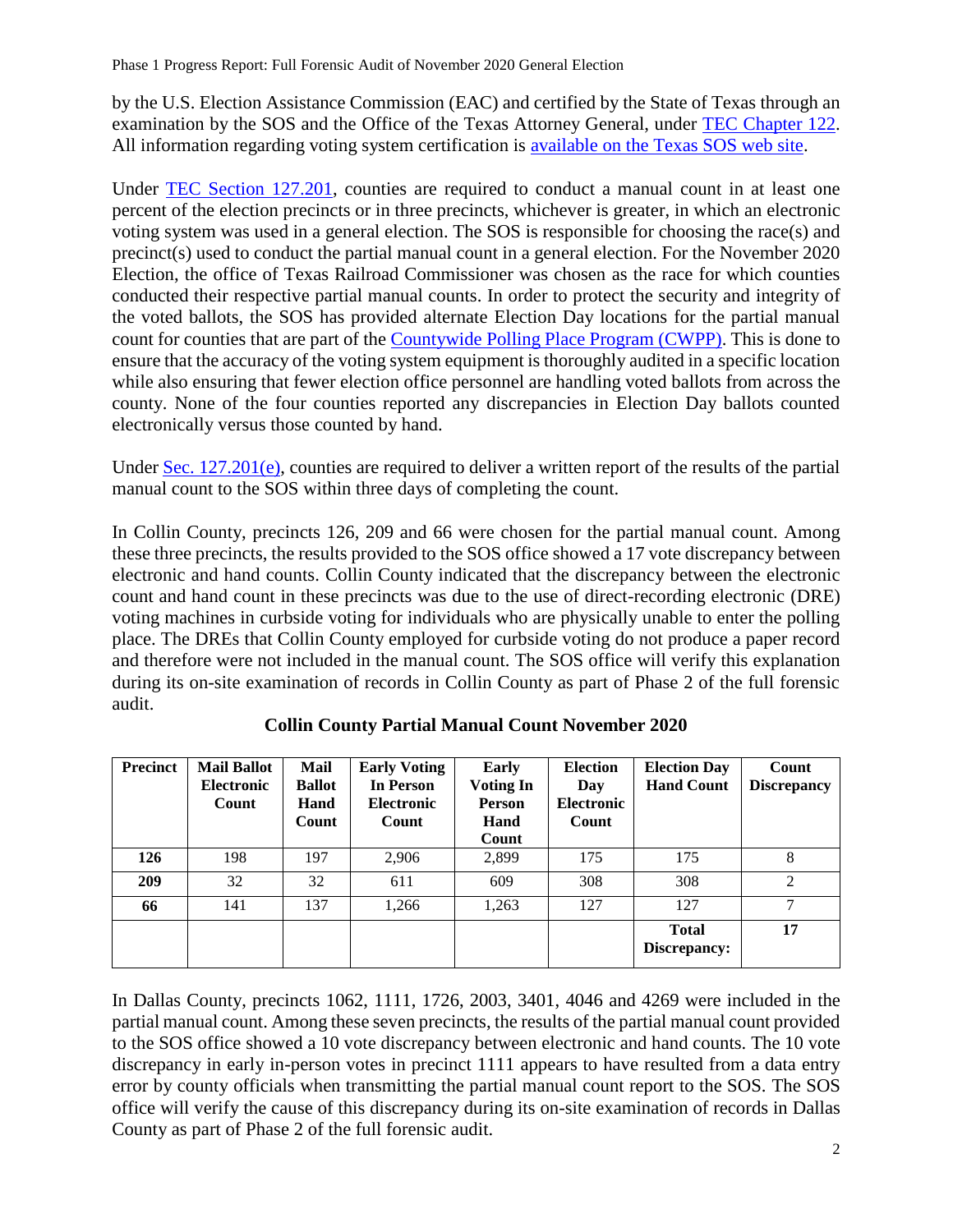| <b>Precinct</b> | <b>Mail Ballot</b><br><b>Electronic</b><br>Count | Mail<br><b>Ballot</b><br>Hand<br>Count | Early<br><b>Voting In</b><br>Person<br><b>Electronic</b><br>Count | Early<br><b>Voting In</b><br><b>Person</b><br>Hand<br>Count | <b>Election</b><br>Day<br><b>Electronic</b><br>Count | <b>Election Day</b><br><b>Hand Count</b> | Count<br><b>Discrepancy</b> |
|-----------------|--------------------------------------------------|----------------------------------------|-------------------------------------------------------------------|-------------------------------------------------------------|------------------------------------------------------|------------------------------------------|-----------------------------|
| 1062            | $\overline{2}$                                   | 2                                      | 16                                                                | 16                                                          | 142                                                  | 142                                      | $\Omega$                    |
| 1111            | 23                                               | 23                                     | 540                                                               | 550                                                         | 427                                                  | 427                                      | 10                          |
| 1726            | 121                                              | 121                                    | 805                                                               | 805                                                         | 91                                                   | 91                                       | $\Omega$                    |
| 2003            | 294                                              | 294                                    | 1,764                                                             | 1,764                                                       | 336                                                  | 336                                      | $\Omega$                    |
| 3401            | $\Omega$                                         | $\Omega$                               | 3                                                                 | 3                                                           | 142                                                  | 142                                      | $\Omega$                    |
| 4046            | 50                                               | 50                                     | 434                                                               | 434                                                         | 137                                                  | 137                                      | $\Omega$                    |
| 4629            | 51                                               | 51                                     | 656                                                               | 656                                                         | $\Omega$                                             | $\theta$                                 | $\Omega$                    |
|                 |                                                  |                                        |                                                                   |                                                             |                                                      | <b>Total</b><br>Discrepancy:             | 10                          |

**Dallas County Partial Manual Count November 2020**

In Harris County, precincts 130, 188, 553, 600, 668, 783, 791, 924, 948 and 952 were included in the partial manual count. Among these 10 precincts, the results of the partial manual count provided to the SOS office showed a 5 vote discrepancy between electronic and hand counts. Because Harris County employed DRE devices during the November 2020 General Election, a hand count of ballots cast on DRE systems was impossible. Therefore, Harris County was only able to provide electronic and manual count figures for mail ballots cast. Harris County indicated that the 5 ballot discrepancy occurred due to an error in the manual counting of mail-in ballots. The SOS office will verify this explanation during its on-site examination of Harris County's records as part of Phase 2.

| <b>Precinct</b> | <b>Mail Ballot Electronic Count</b> | <b>Mail Ballot Hand Count</b> | Count<br><b>Discrepancy</b> |
|-----------------|-------------------------------------|-------------------------------|-----------------------------|
|                 |                                     |                               |                             |
| 130             | 352                                 | 348                           | $\overline{4}$              |
| 188             | 68                                  | 68                            | $\theta$                    |
| 553             | 127                                 | 127                           | $\theta$                    |
| 600             | 354                                 | 353                           | 1                           |
| 668             | 278                                 | 278                           | $\theta$                    |
| 783             | 15                                  | 15                            | $\theta$                    |
| 791             | 3                                   | 3                             | $\theta$                    |
| 924             | 0                                   | $\Omega$                      | $\theta$                    |
| 948             | 0                                   | $\Omega$                      | $\theta$                    |
| 952             | 7                                   | 7                             | $\theta$                    |
|                 |                                     | <b>Total Discrepancy:</b>     | 5                           |

**Harris County Partial Manual Count November 2020**

In Tarrant County, precincts 1061, 1460, 2381, 3160, 4285, 4452 and 4591 were included in the partial manual count. Among these seven precincts, the results of the partial manual count provided to the SOS office showed a 0 vote discrepancy between electronic and hand counts.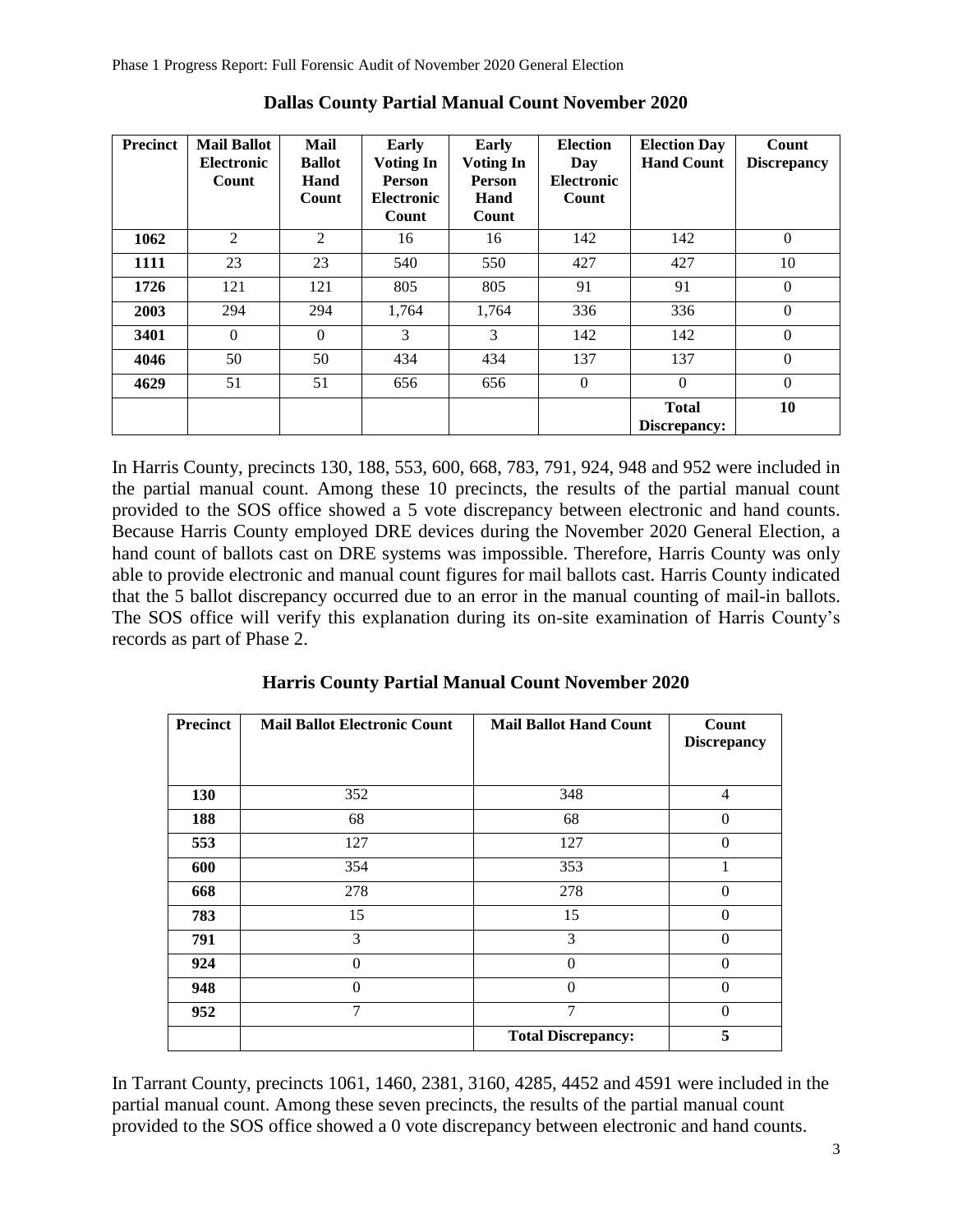| <b>Precinct</b> | Mail<br><b>Ballot</b><br><b>Electronic</b><br>Count | <b>Mail Ballot</b><br><b>Hand Count</b> | Early<br><b>Voting In</b><br><b>Person</b><br><b>Electronic</b><br>Count | Early<br>Voting In<br><b>Person</b><br>Hand<br>Count | <b>Election</b><br>Day<br><b>Electronic</b><br>Count | <b>Election Day</b><br><b>Hand Count</b> | Count<br><b>Discrepancy</b> |
|-----------------|-----------------------------------------------------|-----------------------------------------|--------------------------------------------------------------------------|------------------------------------------------------|------------------------------------------------------|------------------------------------------|-----------------------------|
| 1061            | 17                                                  | 17                                      | 103                                                                      | 103                                                  | 594                                                  | 594                                      | $\Omega$                    |
| 1460            | 109                                                 | 109                                     | 1,295                                                                    | 1,295                                                | 106                                                  | 106                                      | $\Omega$                    |
| 2381            | 14                                                  | 14                                      | 287                                                                      | 287                                                  | 437                                                  | 437                                      | $\Omega$                    |
| 3160            | 118                                                 | 118                                     | 1,358                                                                    | 1,358                                                | 402                                                  | 402                                      | $\theta$                    |
| 4285            | 23                                                  | 23                                      | 331                                                                      | 331                                                  | $\Omega$                                             | $\Omega$                                 | $\Omega$                    |
| 4452            | 69                                                  | 69                                      | 2,029                                                                    | 2,029                                                | $\theta$                                             | $\Omega$                                 | $\Omega$                    |
| 4591            | 89                                                  | 89                                      | 1,780                                                                    | 1,780                                                | $\theta$                                             | $\Omega$                                 | $\Omega$                    |
|                 |                                                     |                                         |                                                                          |                                                      |                                                      | <b>Total</b><br>Discrepancy:             | $\mathbf{0}$                |

**Tarrant County Partial Manual County November 2020**

# **II. Election Security Assessments**

Pursuant to Section [279.003 of the Texas Election Code,](https://statutes.capitol.texas.gov/Docs/EL/htm/EL.279.htm#279.003) all 254 Texas counties are required to undergo an Election Security Assessment (ESA) to identify potential gaps in the cybersecurity and physical security postures of each county's election office, and recommend steps the county must take to address the issues identified. In 2018, the EAC [released \\$23,252,604 in Help America Vote](https://www.sos.texas.gov/elections/hava/cover-letter-Rolando-Pablos-EAC.pdf)  [Act \(HAVA\) funds to strengthen the security of Texas' election infrastructure.](https://www.sos.texas.gov/elections/hava/cover-letter-Rolando-Pablos-EAC.pdf) While a portion of those funds were used to conduct the ESAs at no cost to the counties, additional funding was reserved for remediation in the event that county elections offices needed assistance to fill gaps in their respective cybersecurity postures.

Contracts for the ESAs were executed with each county through the Texas Department of Information Resources (DIR) Managed Security Services (MSS) program. Although the results of these assessments are confidential under state law, we are able to disclose the following information regarding each county's request for remediation funds to enhance election security:

- **Collin County**'s ESA was completed in July 2020. The county requested \$120,000 in federal HAVA funds, which required \$16,000 in matching funds from the county. Collin County used a portion of these funds for security enhancements that included additional ballot scanners and security cameras.
- **Dallas County**'s ESA was completed in February 2019. The county requested \$120,000 in federal HAVA funds, requiring a \$16,000 match from the county. Security enhancements included products to secure band service to help improve and secure network communication between E-pollbooks and the data center. The combination of features provide for an end-to-end, highly secure encrypted environment to transport voter registration data.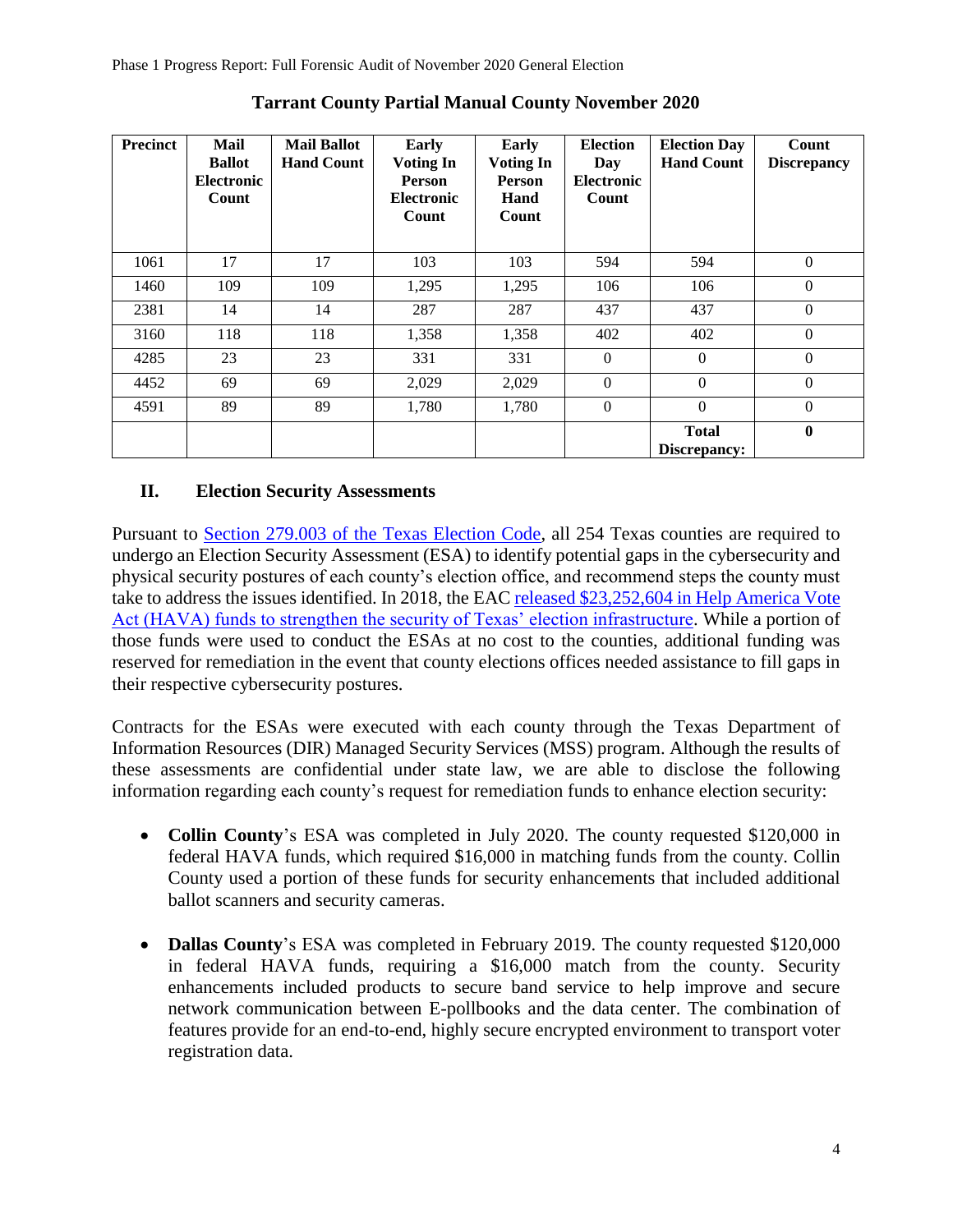- **Harris County**'s ESA was completed in February 2020. The county requested \$120,000 in federal HAVA funds, which required \$16,000 in county matching funds. Security enhancements included E-pollbook software development and maintenance.
- **Tarrant County**'s ESA was completed in October 2020. The county requested \$120,000 in federal HAVA funds, requiring a \$16,000 county match. Security enhancements included: upgrading and repairing election equipment containers used to transport and secure equipment during distribution to polling locations; curbside voting equipment; security components for the voter registration system; and security cameras and video surveillance equipment.

# **III. Accuracy of Statewide Voter Registration List<sup>1</sup>**

The National Voter Registration Act of 1993 (NVRA) requires states to adopt and implement procedures to maintain accurate and current voter registration lists. Additionally, states are required to implement a voter registration list maintenance program that makes a reasonable effort to remove ineligible persons from the voter lists in accordance with the NVRA and state law.

Likewise, the Texas Election Code (TEC) enumerates the importance of maintaining accurate voter registration lists through defining the acquisition of data from other specified agencies, outlining the procedures and processes required of the SOS and county voter registrars, and identifying the criteria used to match this information with the statewide voter registration list. Specifically, Sections [18.068](https://statutes.capitol.texas.gov/Docs/EL/htm/EL.18.htm#18.068) and [18.0681](https://statutes.capitol.texas.gov/Docs/EL/htm/EL.18.htm#18.0681) of the Texas Election Code require the SOS to conduct comparative reviews of the statewide voter registration list with information received under [TEC](https://statutes.capitol.texas.gov/Docs/EL/htm/EL.16.htm)  [Chapter 16.](https://statutes.capitol.texas.gov/Docs/EL/htm/EL.16.htm) Following the identification of matched records, the SOS is required to send this information to county voter registrars for further review. It is the responsibility of the county voter registrar to review these records on the grounds of eligibility and/or to eliminate duplicative records to ensure the accuracy and integrity of the county voter list.

Each county voter registrar, pursuant to [TEC Section 18.061,](https://statutes.capitol.texas.gov/Docs/EL/htm/EL.18.htm#18.061) is required to provide to the SOS on an expedited basis the information necessary to maintain the registration list for their respective counties. This includes the electronic submission of all voter registration related maintenance activities. Data collected and represented in this progress report is dependent on the electronic submission of information from the counties included in this audit to the statewide voter registration database. All four counties currently use an independent voter registration system.

**Please note that removal of ineligible and/or deceased voters from the statewide voter registration list in and of itself does not indicate that any illegal votes were cast. These maintenance activities are prescribed by state law to ensure the integrity and accuracy of the statewide voter registration list. Voter list maintenance is performed on a regular and ongoing basis in Texas to prevent ineligible voters from casting ballots and to prevent individuals from casting ballots using another person's voter registration information.**

 $\overline{a}$ 

<sup>&</sup>lt;sup>1</sup> The data in this section reflects information in the SOS's statewide voter registration database as of December 7, 2021.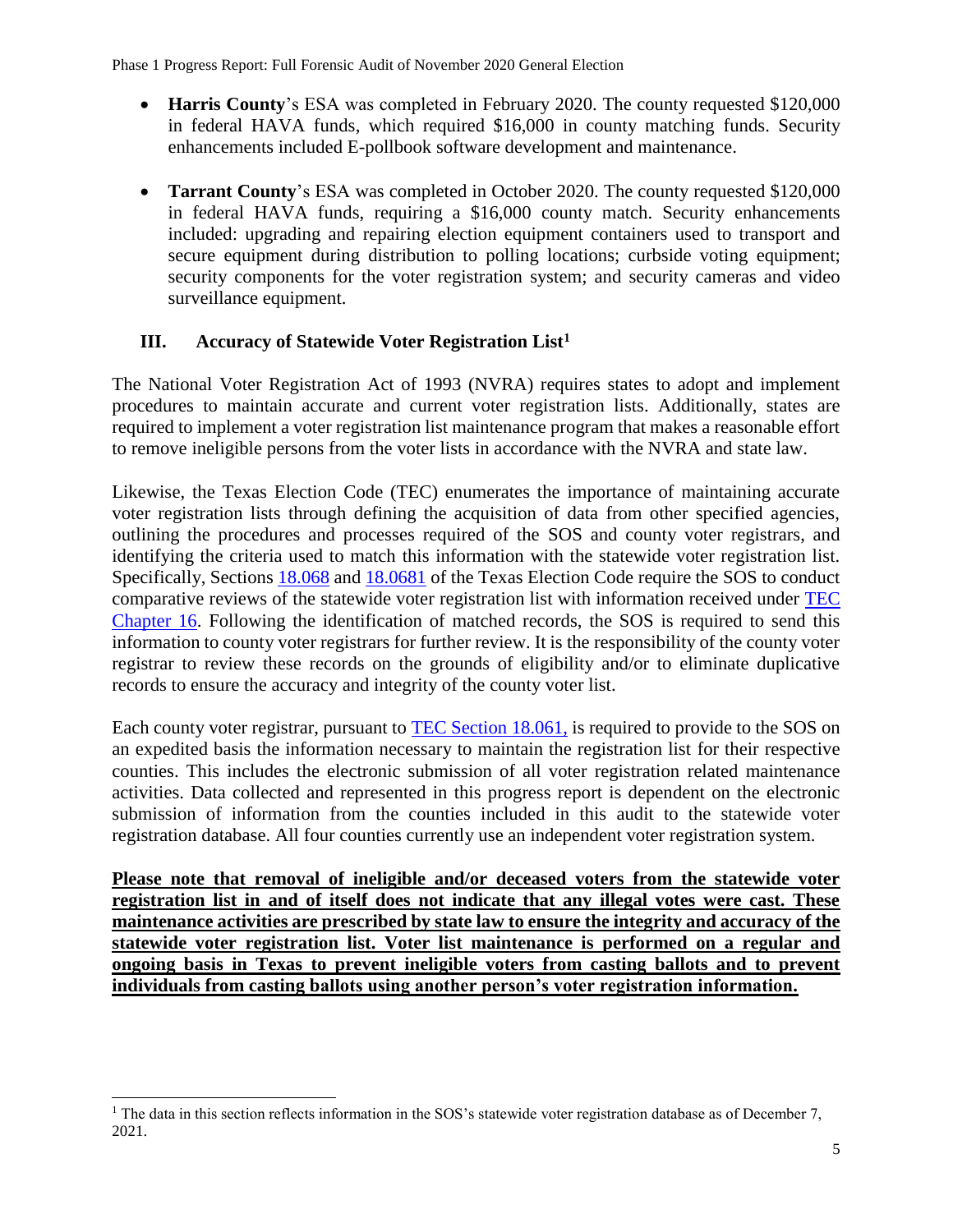# **Ineligibility Due to Death**

[Section 18.068](https://statutes.capitol.texas.gov/Docs/EL/htm/EL.18.htm#18.068) of the Texas Election Code requires a quarterly comparison of the statewide voter registration list to identify all potential deceased voters. To meet this requirement, the SOS implemented a comparative analysis of the statewide system to records provided by the Local Registrars of Death, Clerks of the Court, the Bureau of Vital Statistics, the Electronic Registration Information Center (ERIC), and the Social Security Administration, in accordance with the Texas Election Code.

Based on the matching criteria outlined in [TEC 18.068](https://statutes.capitol.texas.gov/Docs/EL/htm/EL.18.htm#18.068) and the SOS's administrative rules (1 Tex. [Admin. Code § 81.6\(a\)\)](https://texreg.sos.state.tx.us/public/readtac$ext.TacPage?sl=R&app=9&p_dir=&p_rloc=&p_tloc=&p_ploc=&pg=1&p_tac=&ti=1&pt=4&ch=81&rl=6), records that are strong matched with the above identified sources are cancelled by the state system. 'Strong' matches are those whose last name, date of birth, and full Social Security Number are all an exact match. Records that are considered 'weak' matches, on the other hand, require an additional review process to be conducted by each individual county voter registrar. Since November 2020, 190,227 strong matched records have been cancelled by the state and 67,551 weak matched records have been provided to county voter registrars statewide for further review. Overall, since November 2020, a review of the voter registration system indicates that 257,778 potential deceased voters were identified through the statewide voter registration system, resulting in the identification and cancellation of 224,585 voter registrations for deceased voters.

An overview of the data of the counties included in this audit is indicated below for the time period of November 2020 to the present.

| <b>County</b>  | <b>Strong</b><br><b>Matches</b><br><b>Cancelled</b><br>by State | Weak<br><b>Matches</b><br><b>Provided</b><br>to County | Number of<br><b>Reviews</b><br><b>Completed</b><br>by County | Number of<br><b>Reviews</b><br><b>Remaining</b><br><b>Unresolved</b> | Weak<br><b>Matches</b><br><b>Cancelled</b><br>by<br>County | <b>Total</b><br><b>Number of</b><br><b>Cancellations</b> |
|----------------|-----------------------------------------------------------------|--------------------------------------------------------|--------------------------------------------------------------|----------------------------------------------------------------------|------------------------------------------------------------|----------------------------------------------------------|
| <b>Collin</b>  | 4,074                                                           | 1,674                                                  | 1,619                                                        | 55                                                                   | 815                                                        | 4,889                                                    |
| <b>Dallas</b>  | 12,507                                                          | 6,153                                                  | 6,153                                                        | $\theta$                                                             | 2,419                                                      | 14,926                                                   |
| <b>Harris</b>  | 19,064                                                          | 11,361                                                 | 11,356                                                       | 5                                                                    | 4,850                                                      | 23,914                                                   |
| <b>Tarrant</b> | 11,876                                                          | 4,740                                                  | 4,730                                                        | 10                                                                   | 2,079                                                      | 13,955                                                   |

# **Cancellation of Deceased Voter Registrations**

# **Ineligibility due to Felony Conviction**

[TEC Section 16.003](https://statutes.capitol.texas.gov/Docs/EL/htm/EL.16.htm#16.003) requires the Department of Public Safety (DPS) to prepare and file an abstract of final judgment of a felony conviction for any person 18 years of age or over each weekday. The SOS compares this information to the statewide voter registration records and provides this information to county voter registrars for further review.

A review of the [cancellation trend reports](https://www.sos.texas.gov/elections/team/cancellation-trend-reports/index.shtml) indicates that 1,628 potential felon voters were identified, investigated and had their voter registrations cancelled statewide since November 2020. Specifically, a review of data related to the felon process for the respective counties examined in this audit found the following information since November 2020: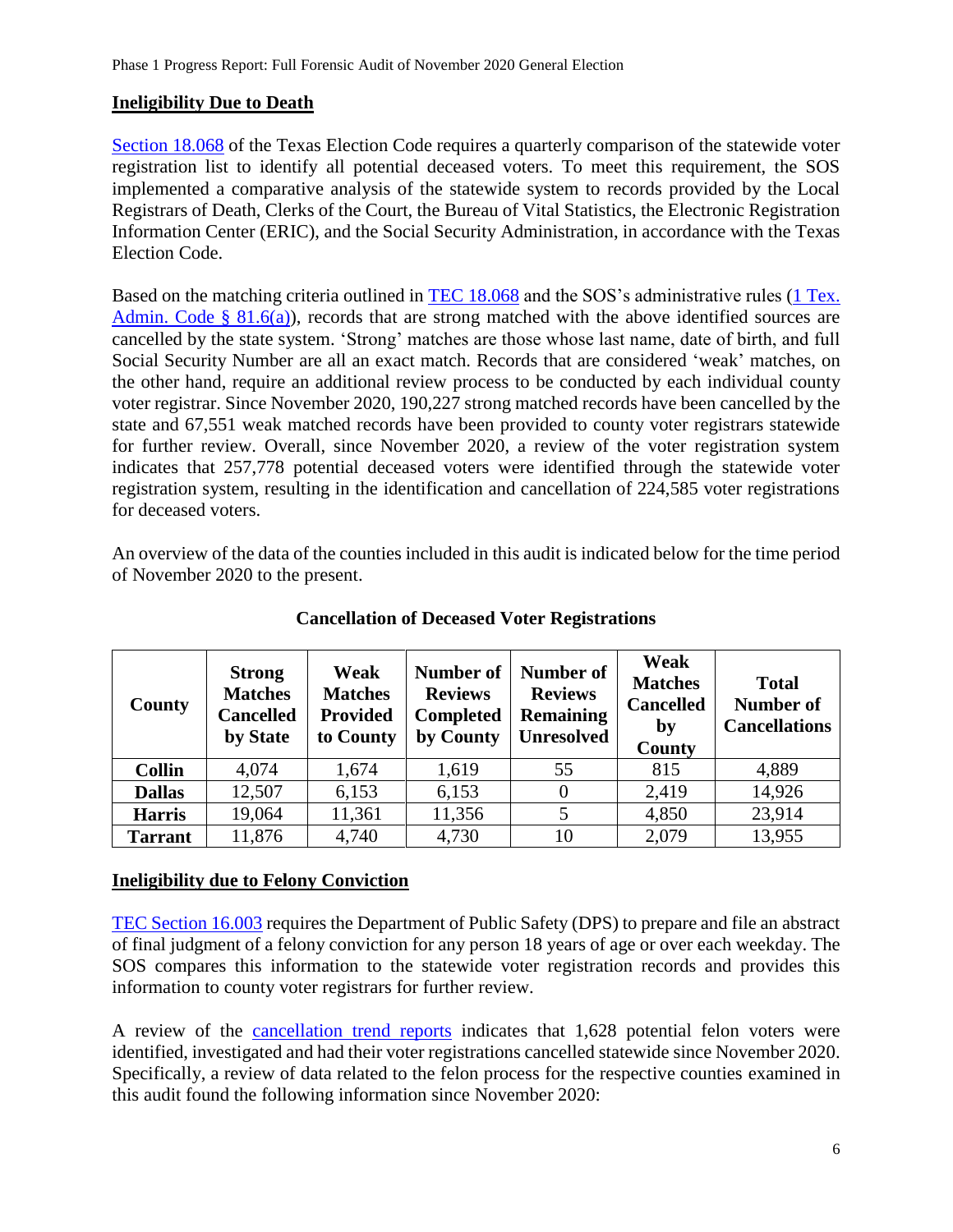|                | <b>Number of Reviews</b> | <b>Total</b>         |
|----------------|--------------------------|----------------------|
| County         | <b>Remaining</b>         | <b>Number of</b>     |
|                | <b>Unresolved</b>        | <b>Cancellations</b> |
| <b>Collin</b>  | 114                      |                      |
| <b>Dallas</b>  | 46                       | 16                   |
| <b>Harris</b>  | 65                       | 13                   |
| <b>Tarrant</b> | <u>ကြ</u>                |                      |

#### **Cancellation of Felon Voter Registrations**

The SOS has limited visibility into all notices provided to county voter registrars from various local and court authorities, which occur independent of the statewide system. However, when these records are cancelled, those cancellations are ultimately reported in the SOS's statewide voter registration database.

#### **Ineligibility due to Non-U.S. Citizenship**

[TEC Section 18.068,](https://statutes.capitol.texas.gov/Docs/EL/htm/EL.18.htm#18.068) [TEC Section 16.0332,](https://statutes.capitol.texas.gov/Docs/EL/htm/EL.16.htm#16.0332) and [Section 62.113](https://statutes.capitol.texas.gov/Docs/GV/htm/GV.62.htm#62.113) of the Government Code require the SOS to compare the statewide voter registration records to identify any possible non-U.S. citizen records and to provide this information to county voter registrars for further review. Voting records in need of review are identified through a comparison of voter registration records, data provided by DPS, and information reported under [Section 62.113](https://statutes.capitol.texas.gov/Docs/GV/htm/GV.62.htm#62.113) of the Texas Government Code.

Based on the matching criteria outlined in the TEC, all records that matched with the above identified sources are sent to county voter registrars for further review. As with the felon process, information obtained through the numerous court authorities prevents the SOS from tracking the overall number of notices provided to county voter registrars from these sources as some notifications are independent of the statewide system. However, all voter registration cancellations are reported to the SOS through the statewide voter registration system. Since November 2020, a review of the cancellation trend reports suggest that 74 potential non-U.S. citizen voters were identified, investigated and voter registrations cancelled statewide from data provided by local and court authorities, including responses to jury summons in which an individual indicated that he or she is not a U.S. citizen.

Beginning in September of 2021, the SOS [implemented a comparative process utilizing DPS](https://www.sos.texas.gov/elections/laws/advisory2021-11.shtml)  [citizenship data pursuant to a 2019 settlement agreement.](https://www.sos.texas.gov/elections/laws/advisory2021-11.shtml) Since that time, 11,737 possible non-U.S. citizen voter records have been sent to county registrars for review statewide. Of the 11,737 records, 278 voting records have been cancelled due to confirmation of non-U.S. citizenship by the county. Additionally, 2,049 voter records have been cancelled for failure to respond to a notice from the county voter registrar requesting documentation of proof of citizenship. Overall, 2,327 voting records have been removed from the active statewide voter registration list as a result of this agreed-upon process, which has now been codified into state law.

A review of data specifically related to this maintenance activity for Collin, Dallas, Harris and Tarrant counties is listed below. Voting records currently under review and/or pending response from a voter as part of the examination process are not reflected as this information has not been electronically submitted to the statewide voter registration system. It is important to note that some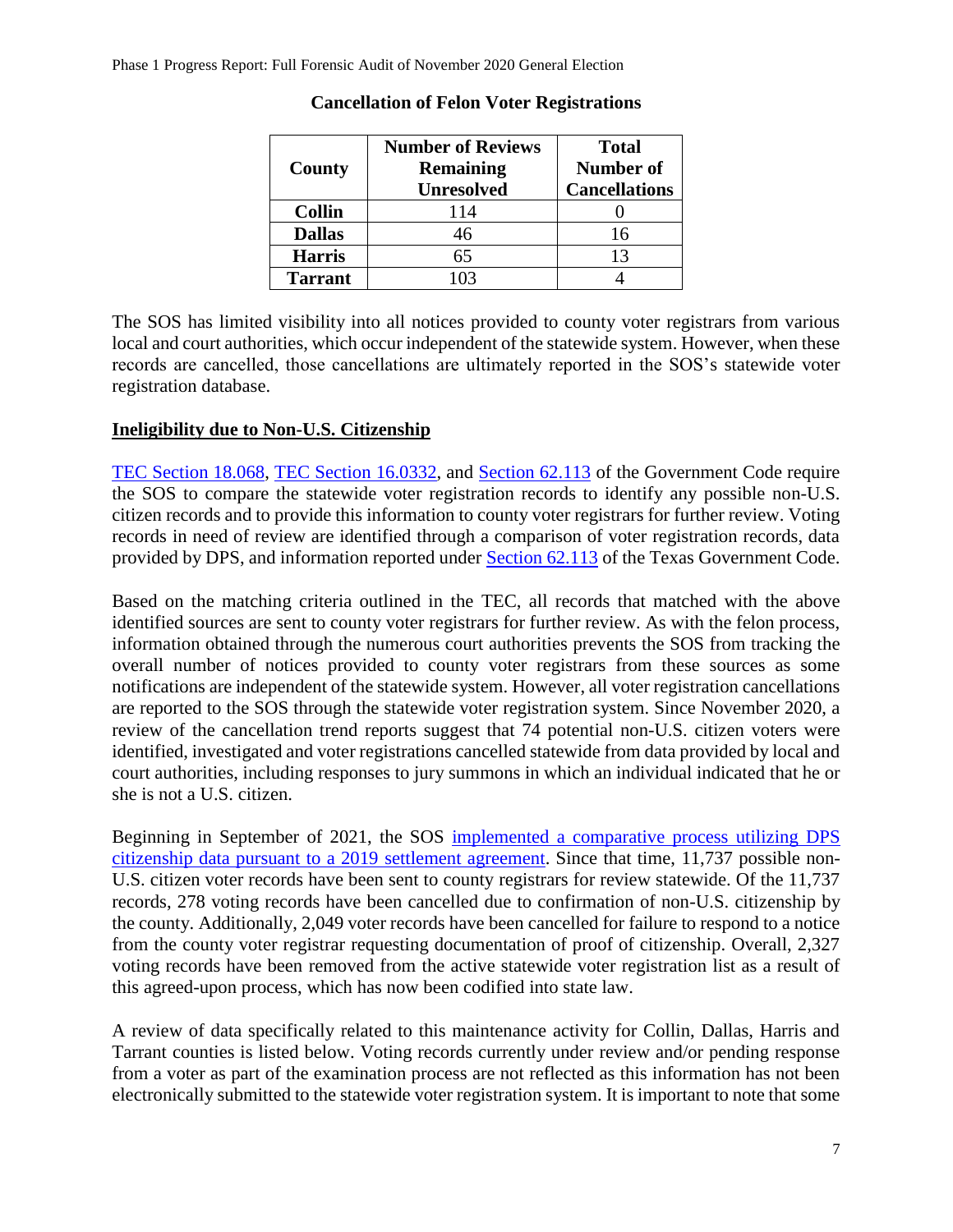voter records may have been examined and resolved as part of the deceased, felony, and/or duplicate process.

| County         | Number of<br><b>Records</b><br><b>Provided to</b><br>County | Number of<br><b>Cancellations</b><br>for Confirmed<br>Non-U.S.<br>citizenship | Number of<br><b>Cancellations</b><br>for Failure to<br><b>Respond to</b><br>Notice of<br><b>Examination</b> | Number of<br><b>Reviews</b><br><b>Remaining in</b><br><b>State System</b> | <b>Total</b><br><b>Number of</b><br><b>Cancellations</b> |
|----------------|-------------------------------------------------------------|-------------------------------------------------------------------------------|-------------------------------------------------------------------------------------------------------------|---------------------------------------------------------------------------|----------------------------------------------------------|
| <b>Collin</b>  | 327                                                         |                                                                               |                                                                                                             | 14                                                                        |                                                          |
| <b>Dallas</b>  | 1,385                                                       |                                                                               | 1,188                                                                                                       | 0                                                                         | 1,193                                                    |
| <b>Harris</b>  | 3,063                                                       |                                                                               |                                                                                                             | 11                                                                        |                                                          |
| <b>Tarrant</b> | 708                                                         |                                                                               |                                                                                                             | 528                                                                       |                                                          |

**Cancellation of Non-U.S. Citizen Voter Registrations**

Due to the lack of data available to track the status of this maintenance activity, the SOS requested an update from all Texas counties on the agreed-upon noncitizen review process. Collin County indicated that 273 notices had been sent to possible noncitizens requesting proof of citizenship and the review of these records remains in progress at this time. Tarrant County indicated that it was in the process of reviewing each of the records and confirming citizenship documentation with DPS. No status update was provided from Dallas or Harris County. Dallas County has reported no outstanding reviews to complete. The SOS will work to determine what steps were taken to investigate these records in Harris County.

The NVRA requires that states complete their generalized programs to remove voters from the rolls not later than 90 days before a federal primary or general election  $(52 U.S.C. \S 20507(c))$ . The SOS has provided notice to county registrars that the 90-day period for the March 1, 2022 primary election has begun. Under the NVRA, the only permissible voter removal programs that voter registrars may undertake until after the primary election, and any subsequent primary runoff election, is to remove voters who voluntarily cancel their voter registration, voters who are deceased, and voters who are finally convicted of a felony or adjudicated mentally incompetent for voting.

# **Duplicate Registration Records**

[TEC Section 18.0681](https://statutes.capitol.texas.gov/Docs/EL/htm/EL.18.htm#18.061) requires the SOS to periodically compare the county voter registration records to determine if any voters have more than one voter registration record on file. Upon completion of the statewide database comparative process, potentially duplicative records are sent to county voter registrars with the oldest registration record for further investigation.

If the duplicative records are within the same county, the voter registrar may merge the records following a determination that each record belongs to the same voter using the procedure for the correction of registration records under [TEC Section 15.022.](https://statutes.capitol.texas.gov/Docs/EL/htm/EL.15.htm#15.022) If the records are located in more than one county, the registrar of the county with the oldest record may deliver a written confirmation notice in accordance with [Section 15.051](https://statutes.capitol.texas.gov/Docs/EL/htm/EL.15.htm#15.051) or cancel the registration of the voter in accordance with Section  $16.031(a)(1)$ , provided that the voter's record in the county with the newest registration record is not on the suspense list.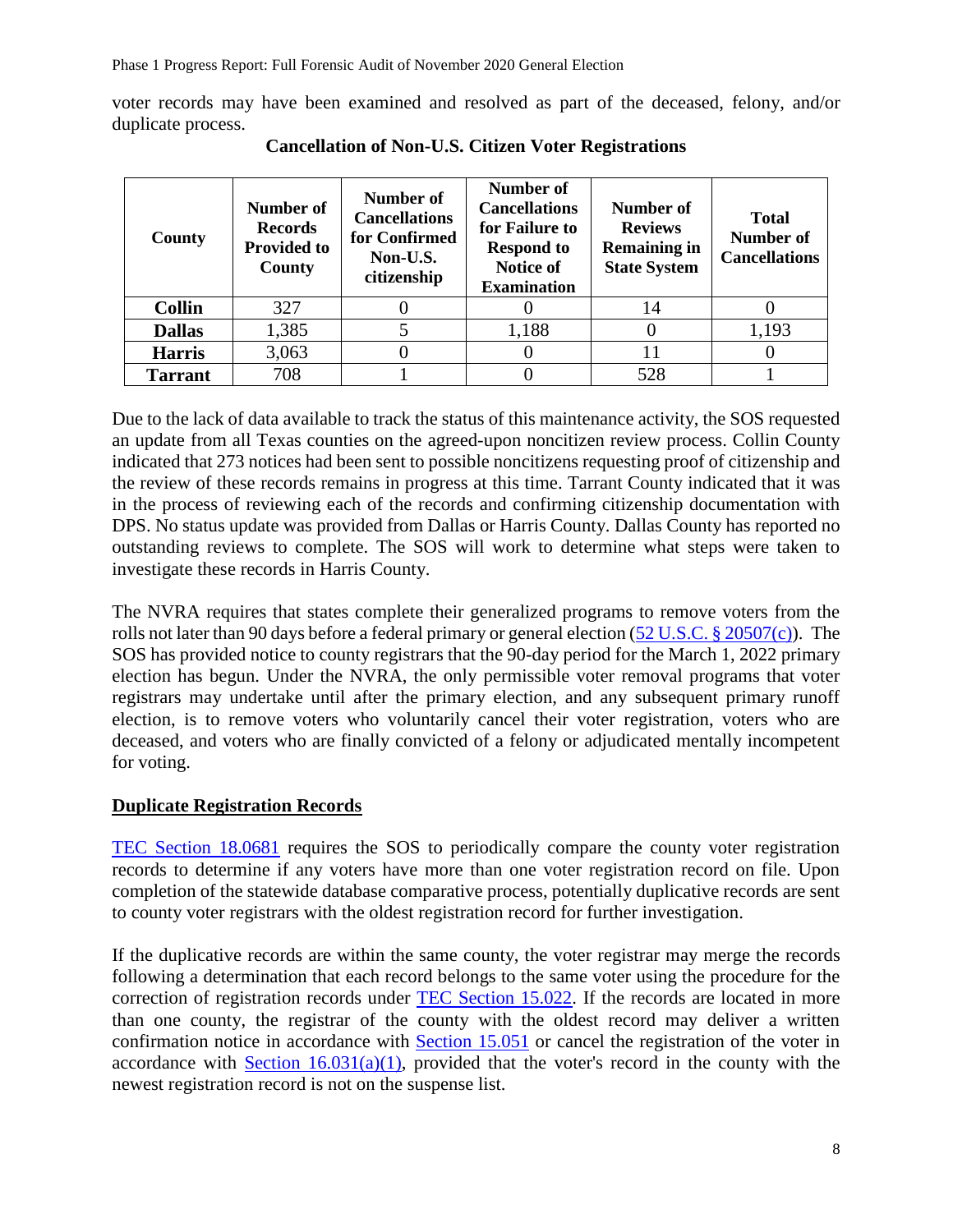A review of the [cancellation trend reports](https://www.sos.texas.gov/elections/team/cancellation-trend-reports/index.shtml) from the statewide voter registration system indicated that during the timeline included in this audit, 11,803 duplicative records were within the same county of registration. This figure does not include records that were reviewed and merged within the same county of registration to retain voting participation information. Additionally, the review reveals that 437,559 duplicative records were cancelled for voters having a voter registration record in more than one county. Overall, the state review process resulted in the identification and removal of 449,362 duplicate voter registrations from the statewide voter registration list.

A review of data specifically for Collin, Dallas, Harris and Tarrant counties is listed below for the timeframe of November 2020 to the present.

| County         | <b>Number of</b><br><b>Cancellations Within</b><br>the Same County | Number of<br><b>Cancellations</b><br><b>Outside the</b><br>County | <b>Number of</b><br><b>Reviews</b><br><b>Remaining in</b><br><b>State System</b> | <b>Total</b><br><b>Number of</b><br><b>Cancellations</b> |
|----------------|--------------------------------------------------------------------|-------------------------------------------------------------------|----------------------------------------------------------------------------------|----------------------------------------------------------|
| <b>Collin</b>  | <b>200</b>                                                         | 19,564                                                            | 66                                                                               | 19,764                                                   |
| <b>Dallas</b>  |                                                                    | 39,717                                                            |                                                                                  | 39,798                                                   |
| <b>Harris</b>  | 1,117                                                              | 53,255                                                            | 7,801                                                                            | 54,372                                                   |
| <b>Tarrant</b> | 615                                                                | 30,160                                                            | 28                                                                               | 30,775                                                   |

# **Cancellation of Duplicate Voter Registrations**

# **IV. Non-U.S. Citizen Voters, Cross-State Duplicate Voters and Deceased Voters**

# **Non-U.S. Citizen Voters**

As noted above, the SOS comparative process utilizing DPS citizenship data [pursuant to a 2019](https://www.sos.texas.gov/elections/laws/advisory2021-11.shtml)  [settlement agreement](https://www.sos.texas.gov/elections/laws/advisory2021-11.shtml) has identified 11,737 possible non-U.S. citizen voter records statewide. Those records have been sent to county voter registrars for further review. Potential non-U.S. citizen records do not indicate an illegal vote has been cast, and are not resolved until the county investigation is complete and the voter has been removed from the statewide voter list due to non-U.S. citizenship.

In the four counties included in this audit, the breakdown of the possible non-U.S. citizen voter records were as follows:

| County         | Possible non-U.S. citizen voter records identified |
|----------------|----------------------------------------------------|
| <b>Collin</b>  | 327                                                |
| <b>Dallas</b>  | 1,385                                              |
| <b>Harris</b>  | 3,063                                              |
| <b>Tarrant</b> | 708                                                |

The SOS is actively reviewing the 2,327 voting records that have recently been cancelled throughout the state as part of this review process for voter participation history. Of those 2,327, county voter registrars reported 278 registered voters as confirmed non-U.S. citizens. The SOS, in coordination with county voter registrars, continues to verify the number of non-U.S. citizens registered to vote statewide to identify those that may have voted in the November 2020 election.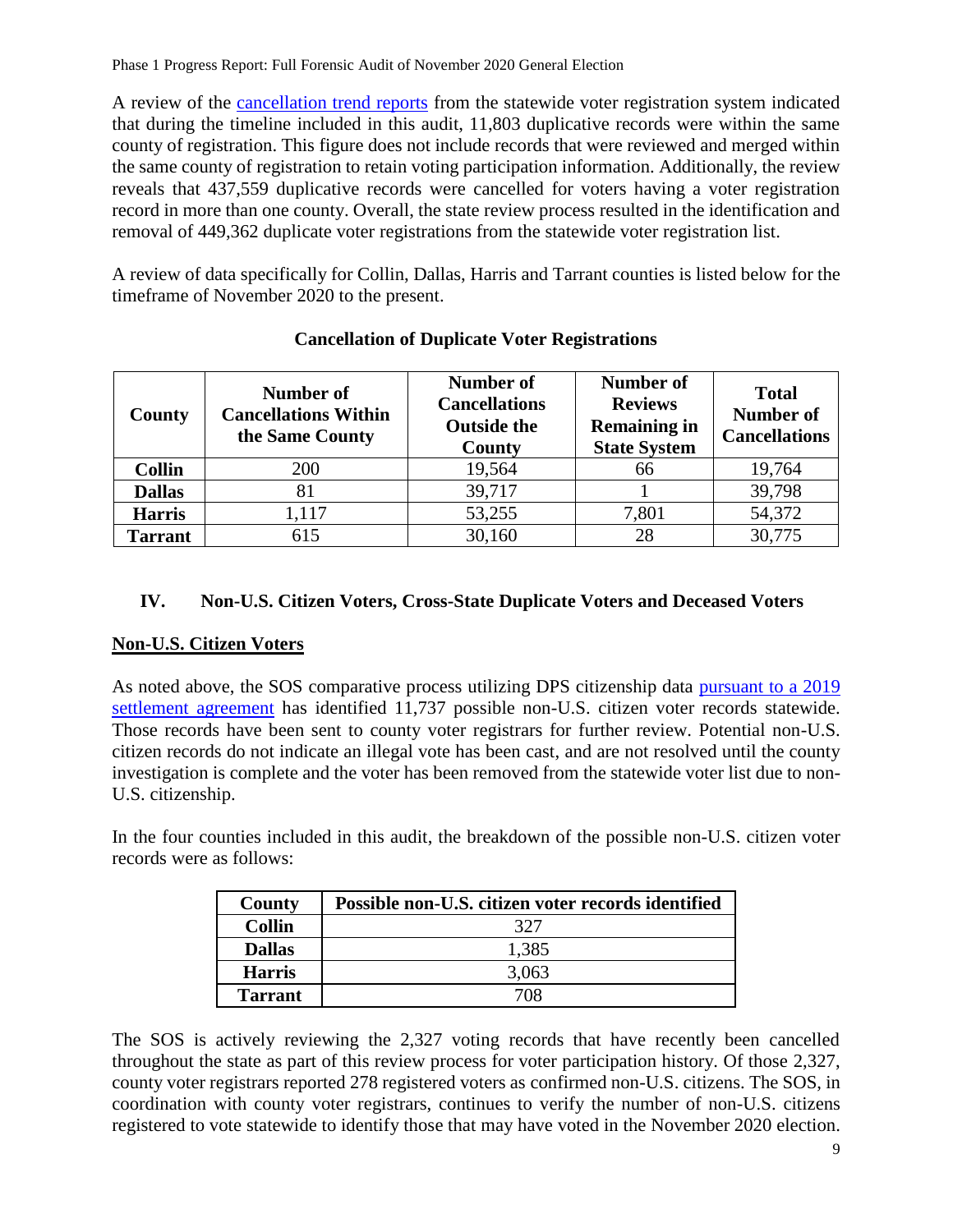All records with voting history suggesting the potential of an illegal vote cast will be referred to the Office of the Attorney General (OAG) for further investigation, pursuant [to Sec. 31.006 of the](https://statutes.capitol.texas.gov/docs/EL/htm/EL.31.htm#31.006)  [Texas Election Code.](https://statutes.capitol.texas.gov/docs/EL/htm/EL.31.htm#31.006)

While several counties took action promptly to work their potential non-U.S. citizen matches, others did not begin investigating or send notices of examination until mid to late November of 2021. As a result, the 30-day window in which the registrant could provide proof of U.S. citizenship fell *after* the federally-required NVRA moratorium on voter registration cancellations had begun. This means that many potential non-U.S. citizens identified through the agreed-upon process would have until, at the latest, May 25<sup>th</sup>, 2022 to respond to a notice of examination before their voter registration is cancelled.

#### **Cross-State Duplicate Voters**

[Section 18.062](https://statutes.capitol.texas.gov/Docs/EL/htm/EL.18.htm#18.062) of the Texas Election Code requires the SOS to participate in an interstate crosscheck program to prevent duplication of registration in more than one state or jurisdiction. As a member of the Electronic Registration Information Center (ERIC), the State of Texas—through the SOS's Elections Division—works with the 31 other member states to compare voter registration lists and voter participation records to identify voters whose addresses may have changed, as well as to identify any voters who may have voted in more than one state or jurisdiction.

The SOS, in collaboration with other states, is currently conducting a thorough review of voters who may have voted in more than one state or jurisdiction as well as voters that have been identified through the cross-state program as deceased. This extensive review includes the sharing of information such as voter identification verification and voter participation records.

Though this collaborative work is still in progress with other states or jurisdictions, the SOS is actively engaged in a review of 509 voter records in which the voter may have cast a vote in the 2020 November General Election in more than one state or jurisdiction. Initially, the work involves the elimination of any records that were erroneously matched due to missing or incomplete data and/or data entry errors to clearly identify remaining records that warrant further investigation. The continued review of the remaining records is expected to be completed in January 2022, contingent upon timely information sharing from other ERIC member states in which cross-state duplicate votes may have been cast. Upon completion of the review process, all records indicating potential illegal voter registration and/or voter participation across more than one state or jurisdiction will be referred to the OAG for further investigation. Below is a breakdown of the information specific to the counties included in this audit review.<sup>2</sup>

| County         | <b>Number of Potential</b><br><b>Cross-State Voters</b><br><b>Under Review</b> |
|----------------|--------------------------------------------------------------------------------|
| <b>Collin</b>  |                                                                                |
| <b>Dallas</b>  | 12                                                                             |
| <b>Harris</b>  | 27                                                                             |
| <b>Tarrant</b> | 12                                                                             |

 $\overline{a}$ <sup>2</sup> These figures are current as of December 29, 2021.